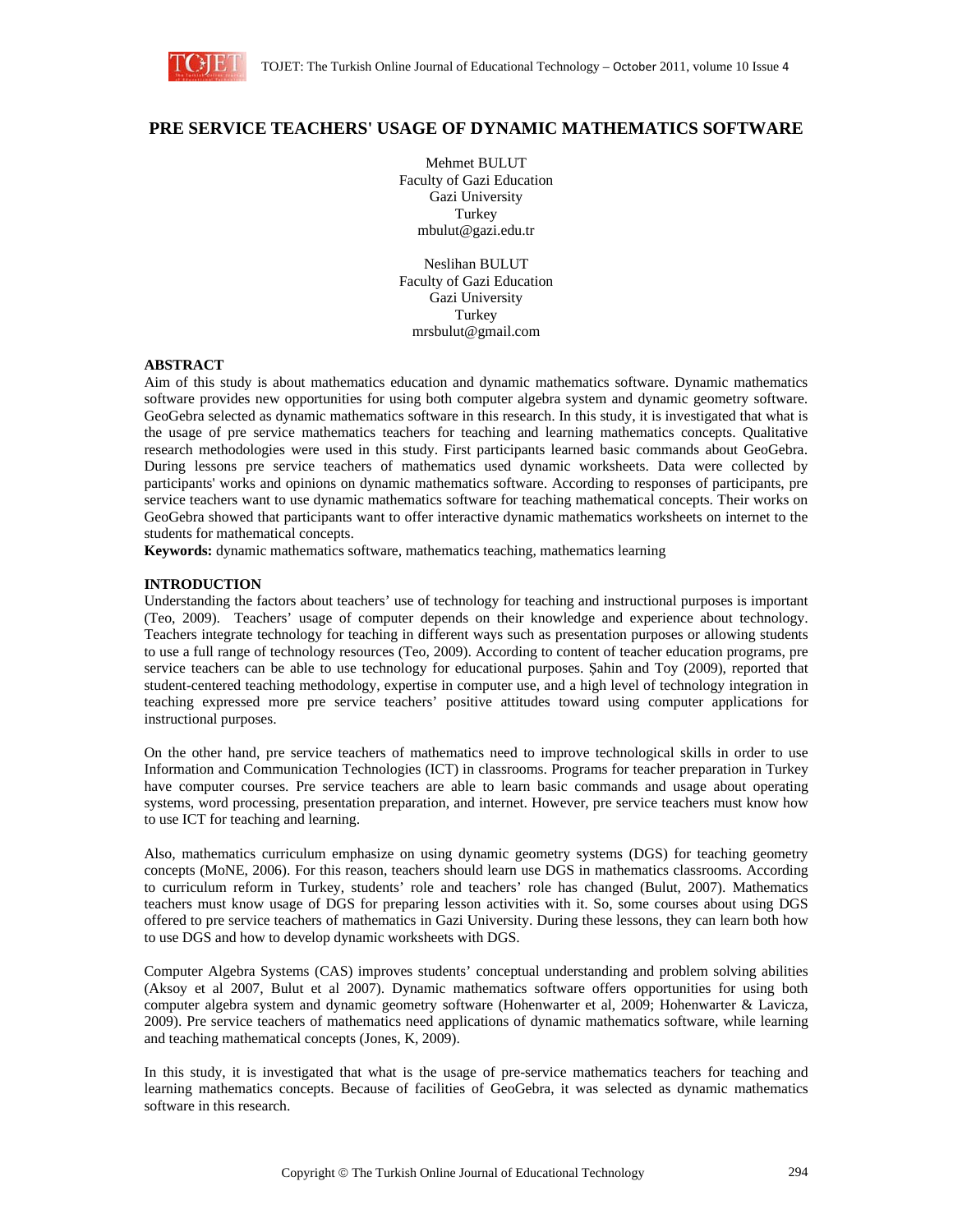

GeoGebra is an interactive geometry software which offers algebraic possibilities like entering equations directly (Hohenwarter, 2003). It is a useful software for students and teachers. The program encourages students to experiment the mathematical ideas. For example, by its dragging tool users can explore the relationship between the circle's graph and its equation. Students may also manipulate the equation directly from the algebra window and see the changed circle in the geometry window.

The basic objects in GeoGebra are points, vectors, segments, polygons, straight lines, all conic sections and functions in x. With GeoGebra dynamic constructions can be done like in any other dynamic geometry system. These constructions may be altered dynamically by dragging free objects. Also, it is possible to enter coordinates of points or vectors, equations of lines, conic sections or functions and numbers or angles directly (Hohenwarter, 2002).

GeoGebra is multilingual both in its menus and also in its commands. For example, the English command "Area" becomes "Alan" in Turkish.

Preiner (2008) described the features of Geogebra tools as follow;

Toolbar: The toolbar consists of a set of toolboxes in which GeoGebra's dynamic geometry tools are organized. Tools can be activated and applied by using the mouse in a very intuitive way. Just like Move, New Point, Line through Two Points, Perpendicular Lines, Polygon, Circle, Ellipse, Angle tools it is possible to build the geometric constructions directly. In the right corner of the toolbar the Undo and Redo buttons can be found, which enable the user to undo mistakes step-by-step.

Graphics window: The graphics window is placed on the right hand side of the GeoGebra window. It contains a drawing pad on which the geometric representations of objects are displayed. The coordinate axes can be hidden and a coordinate grid can be displayed by the user. In the graphics window, existing objects can be modified by dragging them with the mouse, while new objects can be created using the dynamic geometry tools provided in the toolbar.

Algebra window: The algebra window is placed on the left hand side of the GeoGebra window. It contains the numeric and algebraic representations of objects which are organized into two groups: Free objects can be modified directly by the user and don't depend on any other objects. Dependent objects are the results of construction processes and depend on 'parent objects'. Although they can't be modified directly, changing their parent objects influences the dependent objects. Algebraic expressions can be changed directly in the algebra window. If not necessary, the algebra window can be hidden using the View menu.

Input field: The input field is placed at the bottom of the GeoGebra window. It permits the input of algebraic expressions directly by using the keyboard.

Menu bar: The menu bar is placed above the toolbar. It provides a wide range of menu items allowing the user to save, print, and export constructions, as well as to change default settings of the program, create custom tools, and customize the toolbar.

Spreadsheet window: The spreadsheet feature in GeoGebra has all the regular Excel-features. Apart from manipulating numbers and formulating you can also manipulate all GeoGebra-objects in the spreadsheet view.



Figure 1. Geogebra Features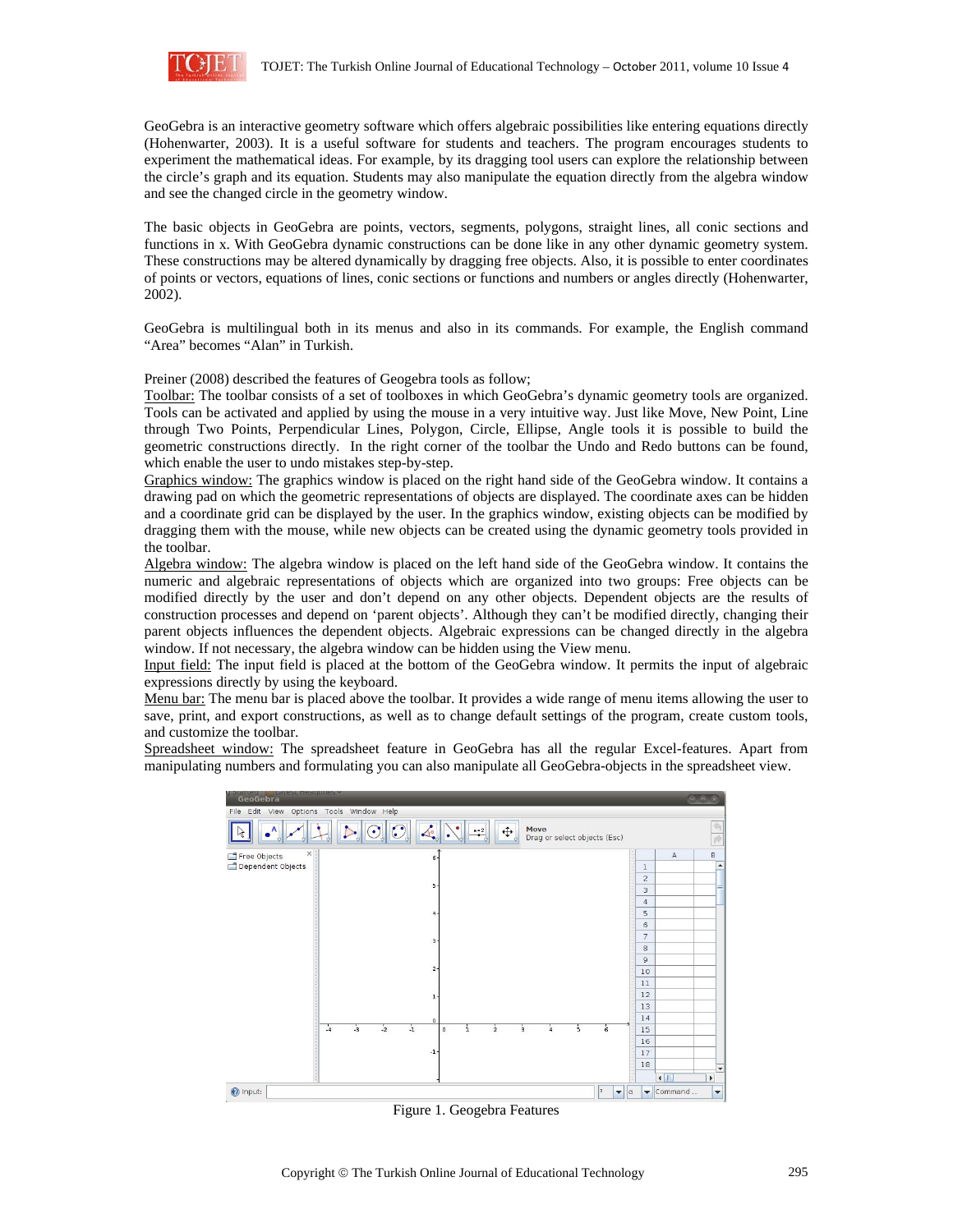

In Figure 1, left hand side shows the algebra window, middle side shows the graphic window and right hand side shows the spreadsheet window. The input window is located at the bottom of screen.

#### **THE STUDY**

Qualitative research methodologies were used in this study. First 47 second year student participants learned basic commands about GeoGebra. During lessons pre service teachers of mathematics used dynamic worksheets. Data were collected by participants' works and opinions on dynamic mathematics software. Interviews administered to randomly selected participants.

### **FINDINGS**

According to responses of participants, pre service teachers want to use dynamic mathematics software for teaching mathematical concepts. There are some intercepts from interviews:

Pre service teacher of mathematics (PTM-1) stated that: *"…Mathematical proofs can be learned easily by using Geogebra. Students can discover relationships between mathematical concepts through different types of representations such as geometric, algebraic and graphical…"* 

PTM-1 preferred to construct geometric figures and prove with dynamic worksheets as shown below:



Figure 2. Investigation of relationship between angles in a circle by using GeoGebra

Their works on GeoGebra showed that participants want to offer dynamic mathematics workheets on internet to the students. Participants learned basic commands of GeoGebra during lessons. After that they prepared activities for mathematical concepts. Their dynamic worksheets on internet were interactive learning environment for learners. There some examples from preservice teachers' works:

PTM-2 was used other materials pictures such as Turkish patchwork for teaching geometric concepts in primary mathematics such as rotation, symmetry, translation and reflection. PTM-2 stated that: *"…I am looking everywhere by mathematical point of view. I can adopt real situations and images to Geogebra. In my opinion, geometry should be thought by using GeoGebra…"* 



Figure 3: PTM-2's work about symmetry, rotation, translation and reflection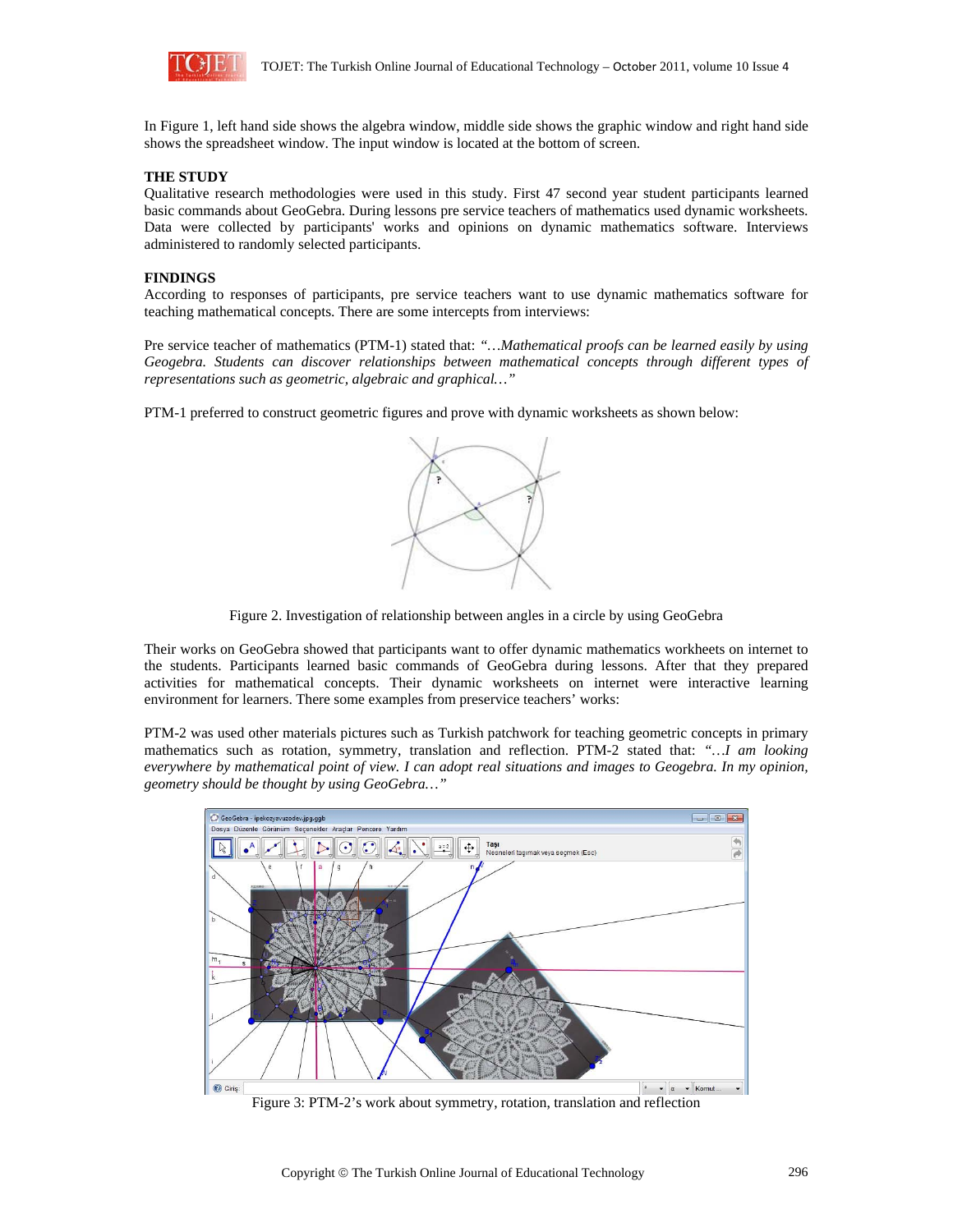

Some pre service teachers used GeoGebra for establishing real life examples with an international perspective from all over the world. For this reason PTM-3 was used a stadium picture from Riyad and PTM-4 was used Pisa tower. PTM-3 stated that:

*"…GeoGebra enables using real-life examples for teaching and learning mathematical concepts. During preparation of worksheets I investigate interesting buildings from different cultures and countries. Their common point is usage of mathematics in life…"* 



Figure 4. PTM-3's real- life example from Riyad



Figure-5. PTM-4's real life example from Pisa tower.

PTM-4 stated that: *"…I can do problem posing by using real examples from touristic places. So I can interrelate my lesson with social studies or other disciplines. According to math curriculum, interdisciplinary approach should be used during teaching of math, so I think it is useful to develop activities by using GeoGebra…"*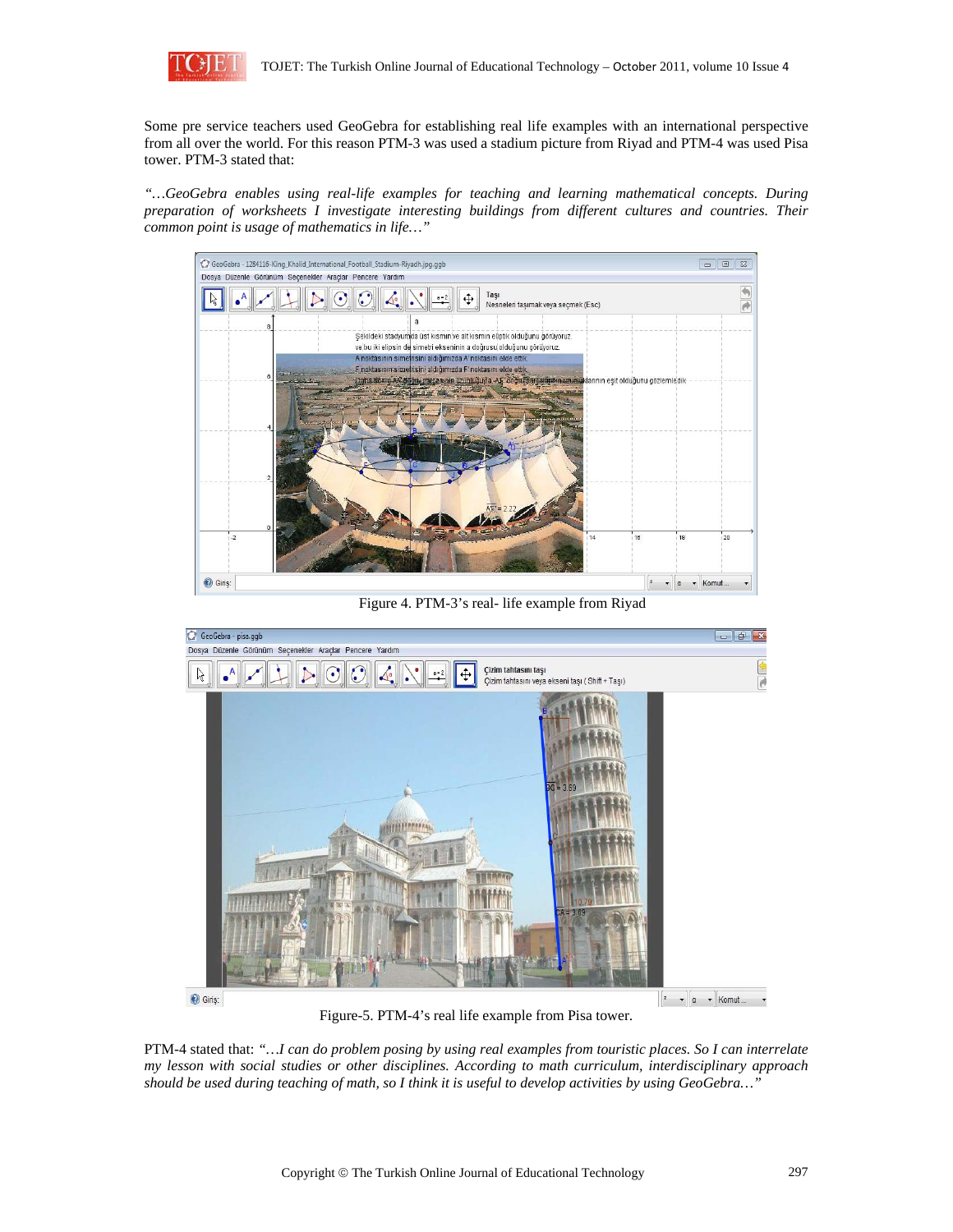

GeoGebra offers web-publishing opportunities for mathematics education. Some of PTMs were used these tools for building interactive web pages. PTM-5 and PTM-6 created dynamic worksheet web-pages for teaching mathematics. PTM-5 stated that: *"…In nature, there are some examples of mathematical subjects like fractals and its If I publish these webpages to internet my students can enter whenever they want and they can discover by trying each time. This website was an interactive learning environment for learners of mathematics…"* 



Figure 6. PTM-5's interactive dynamic worksheet extracted from GeoGebra as a website.

PTM-6 said that: "…most important part is discovering concepts both in Algebra and Geometry windows in GeoGebra…."



Figure 7. PTM-6's interactive dynamic worksheet extracted from GeoGebra as a website.

## **CONCLUSIONS**

Most of the PTMs (%97) were using successfully basic computer facilities because of computer courses taken before. So they can easily use mouse and keyboard for entering commands input. Also PTMs know basic algebraic and geometric commands of Geogebra for constructing geometric figures. In addition they stated that they were able to design web pages with Geogebra applications for interactive dynamic worksheets.

On the other hand PTMs preferred to use integrate pictures to background of worksheets for connect geometry to real life examples. Also PTMS stated that they use Geogebra for writing exam questions, building web pages, calculating algebraic expressions. Findings revealed that, PTMs want to use technology with real examples in a discovery-based learning environment.

PTMs expressed that in Geogebra it is possible to have multiple representations of mathematical concepts such as geometric, algebraic, and spreadsheet. By this way, PTMs had the opportunity to construct their mathematical knowledge in different ways.